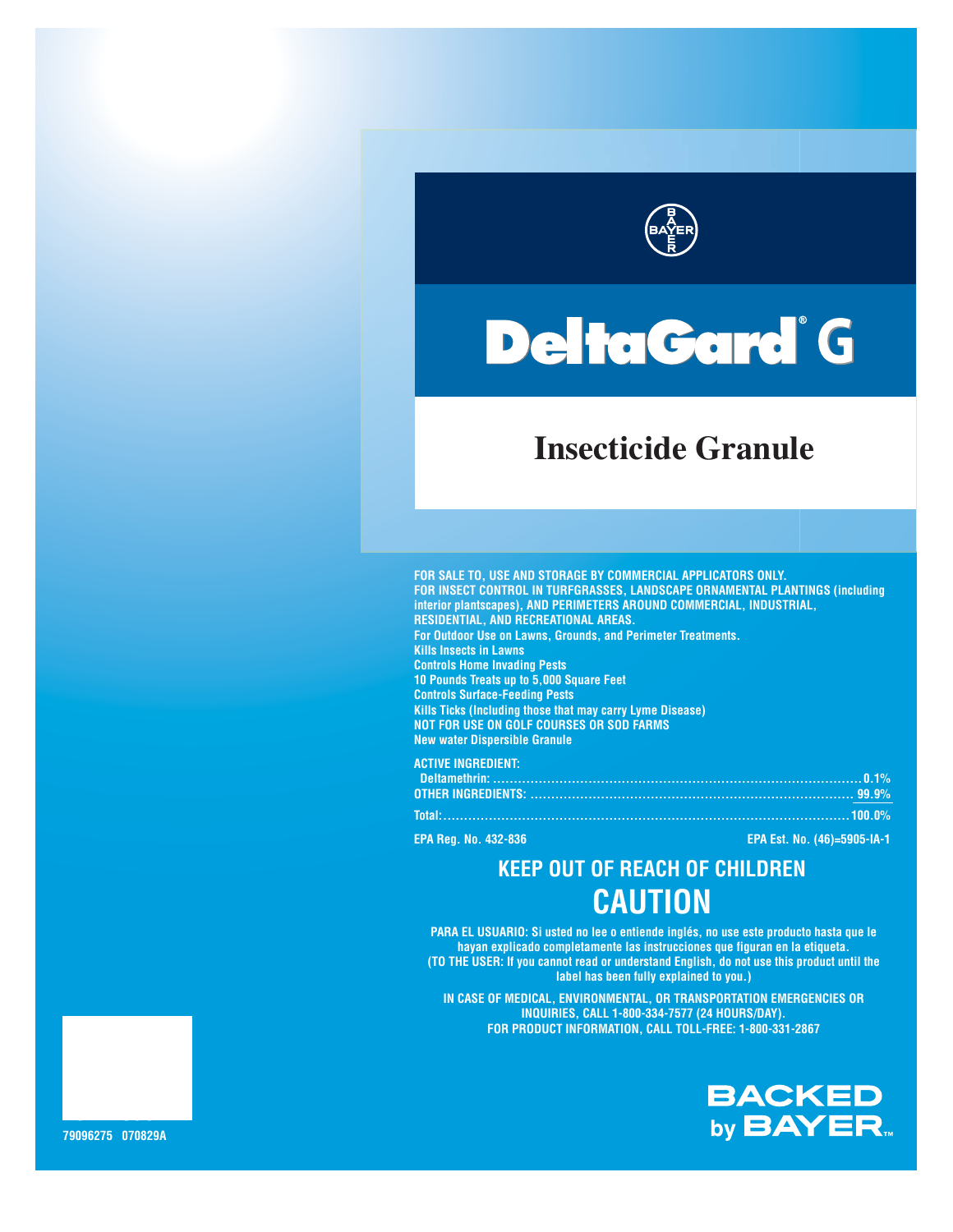| <b>FIRST AID</b>                                                                                                        |                                                                                                                                                                                                                                              |  |  |  |  |
|-------------------------------------------------------------------------------------------------------------------------|----------------------------------------------------------------------------------------------------------------------------------------------------------------------------------------------------------------------------------------------|--|--|--|--|
| <b>IF SWALLOWED:</b>                                                                                                    | • Call a poison control center or doctor immediately for treatment advice.<br>• Have person sip a glass of water if able to swallow.<br>• Do not induce vomiting unless told to do so by a poison control center or<br>doctor.               |  |  |  |  |
| <b>IF ON SKIN</b><br><b>OR CLOTHING:</b>                                                                                | • Take off contaminated clothing.<br>• Rinse skin immediately with plenty of water for 15-20 minutes.<br>• Call a poison control center or doctor for treatment advice.                                                                      |  |  |  |  |
| IF IN EYES:                                                                                                             | • Hold eye open and rinse slowly and gently with water for 15-20 minutes.<br>• Remove contact lenses, if present, after the first 5 minutes, then continue<br>rinsing eyes.<br>• Call a poison control center for treatment.                 |  |  |  |  |
| <b>IF INHALED:</b>                                                                                                      | • Move person to fresh air.<br>• If person is not breathing, call 911 or an ambulance, then give artificial<br>respiration, preferably mouth-to-mouth if possible.<br>• Call a poison control center or doctor for further treatment advice. |  |  |  |  |
| Have the product container or label with you when calling a poison control center or doctor or<br>going for treatments. |                                                                                                                                                                                                                                              |  |  |  |  |

## **PRECAUTIONARY STATEMENTS**

## **HAZARDS TO HUMANS & DOMESTIC ANIMALS CAUTION**

Harmful if swallowed. Causes moderate eye irritation. Avoid contact with eyes or clothing. Wash thoroughly with soap and water after handling.

Food utensils such as spoons and measuring cups must not be used for food purposes after use in measuring pesticides. Do not allow children or pets on treated areas until granules have been watered into the soil and the grass or soil is dry.

## **ENVIRONMENTAL HAZARDS**

This product is extremely toxic to fish and aquatic invertebrates. Do not apply directly to water, to areas where surface water is present or to intertidal areas below the mean high water mark. Use with care when applying in areas adjacent to any body of water. Do not contaminate water when disposing of equipment washwater.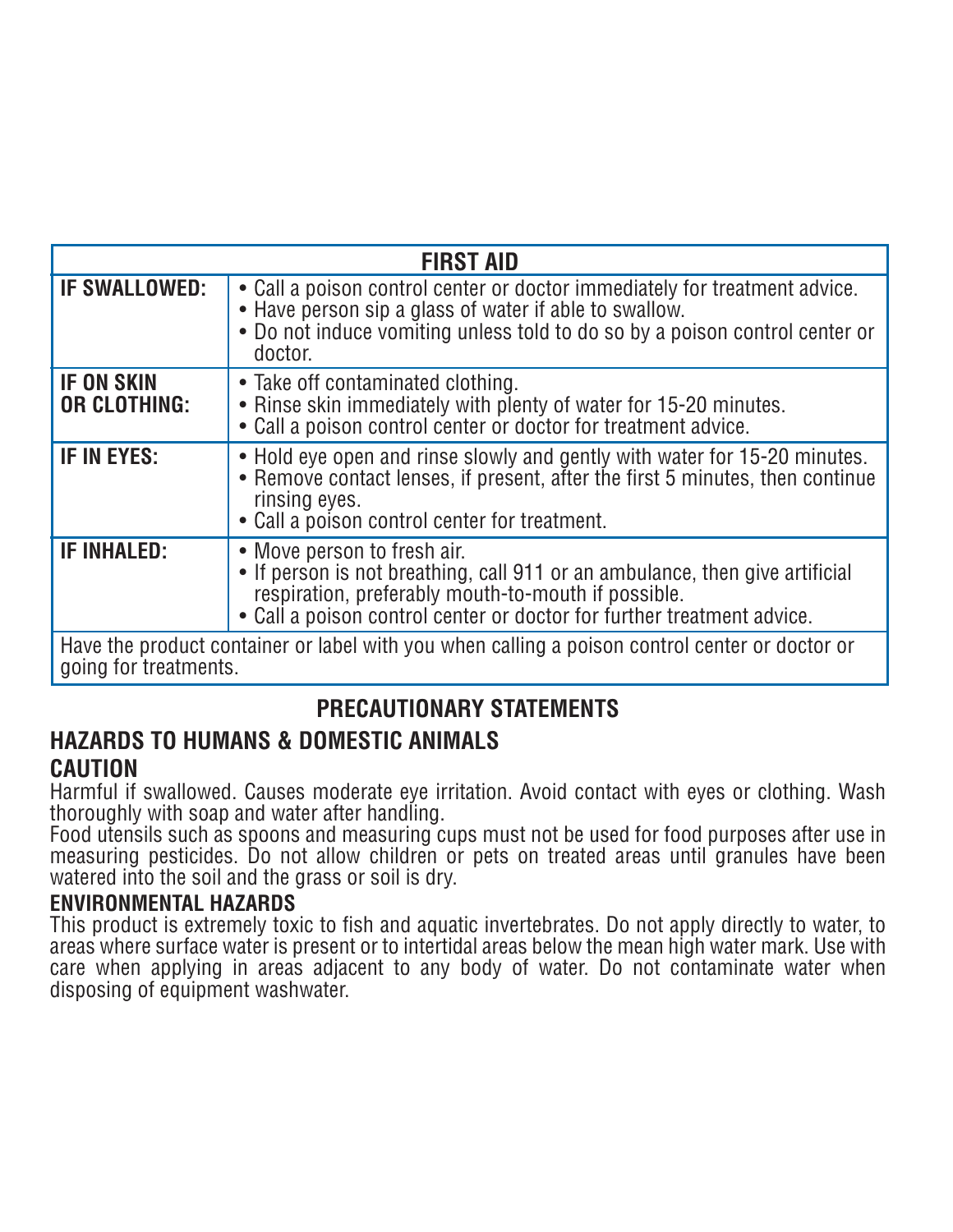## **DIRECTIONS FOR USE**

### **It is a violation of Federal law to use this product in a manner inconsistent with its labeling.**

Not for use on plants being grown for sale or other commercial use, or for commercial seed production, or for research purposes. For use on plants intended for aesthetic purposes or climatic modification and being grown in ornamental gardens or parks, or on lawns and grounds. Not for use in commercial greenhouses or nurseries.

Not for use on sod farms, grass grown for seed, or on golf course turf.

### **GENERAL INFORMATION**

DELTAGARD G Insecticide Granule is a broad spectrum residual pyrethroid insecticide for the control of major insect pests in turfgrasses and landscape ornamentals (including interior plantscapes) and around the perimeters of structures in residential, commercial, and recreational areas. DELTAGARD G Insecticide Granule is a 0.1% granular formulation of deltamethrin on a water dispersible carrier. Treat as directed. This product is extremely toxic to fish and aquatic invertebrates. Use with care when applying in areas adjacent to any body of water. Do not apply on saturated soil. Do not allow runoff to occur. Do not contaminate ornamental fish ponds.

Apply this product as prescribed on this label but not more than once per week during the growing season.

To avoid potential residue on concrete surfaces (patios, sidewalks, driveways, pavers, or similar material), it is recommended that granules applied to these surfaces be removed.

In New York State, product may not be applied to turf within 100 feet of a coastal marsh, or stream that drains directly into a coastal marsh. For control of turf insects other than ticks in New York State, a second application may be made after two weeks if target insect activity persists.

RECOMMENDATIONS FOR TURFGRASSES, ORNAMENTAL PLANTINGS, AND PERIMETER TRFATMENTS:

Apply DELTAGARD G Insecticide Granule as a broadcast application with suitable and calibrated application equipment to give complete and uniform coverage of pest infested areas. Applications should be made using the rates shown below:

| Pest                                                                                                                                                                                                                                                                                                                                                                                                                                                                                                                                                                                                                                           | Dosage of Product                                                                                                                               | <b>Application Procedure</b>                                                                                                                                                                                                                                                                                                                                |  |
|------------------------------------------------------------------------------------------------------------------------------------------------------------------------------------------------------------------------------------------------------------------------------------------------------------------------------------------------------------------------------------------------------------------------------------------------------------------------------------------------------------------------------------------------------------------------------------------------------------------------------------------------|-------------------------------------------------------------------------------------------------------------------------------------------------|-------------------------------------------------------------------------------------------------------------------------------------------------------------------------------------------------------------------------------------------------------------------------------------------------------------------------------------------------------------|--|
| Annual bluegrass weevil ( <i>Hyperodes</i> )<br>(adult), Ants, Armyworms, Bermudagrass<br>mites, Billbugs (adult), Black Turfgrass<br>Ataenius, Boxelder bugs, Centipedes,<br>Chiggers, Chinchbugs, Clover mites,<br>Cockroaches, Crickets, Cutworms, Darkling<br>ground beetles, Digger wasps, Essex<br>skipper, Field crickets, Fiery skipper, Fire<br>ants, Firebrats, Flea beetles, Grasshoppers,<br>Japanese Beetles (adult), Lawn moths,<br>Leafhoppers, Mealybugs (adult), Silverfish,<br>Sod webworms, Sowbugs, Spiders,<br>Spittlebugs, Springtails, Ticks (including<br>those that may carry Lyme disease), and<br>Vegetable weevils | 2 to 3 pounds<br>per 1,000<br>square feet<br>0R<br>0.08 to 0.13<br>pound active<br>ingredient<br>per acre<br>0R<br>87 to 131<br>pounds per acre | Treat when insects first appear.<br>Apply this product uniformly to<br>the treated area.<br>Use the higher application rate<br>for subsurface pests and/or for<br>extended residual control.<br>For optimum results, irrigate<br>with an adequate quantity of<br>water to thoroughly moisten<br>grass and thatch, and dissolve<br>the insecticide granules. |  |
| Mole crickets                                                                                                                                                                                                                                                                                                                                                                                                                                                                                                                                                                                                                                  | 2 to 3 pounds<br>per 1,000<br>square feet                                                                                                       | In order to improve efficacy,<br>irrigate as soon as possible with<br>$1/4$ to $1/2$ inch of water.                                                                                                                                                                                                                                                         |  |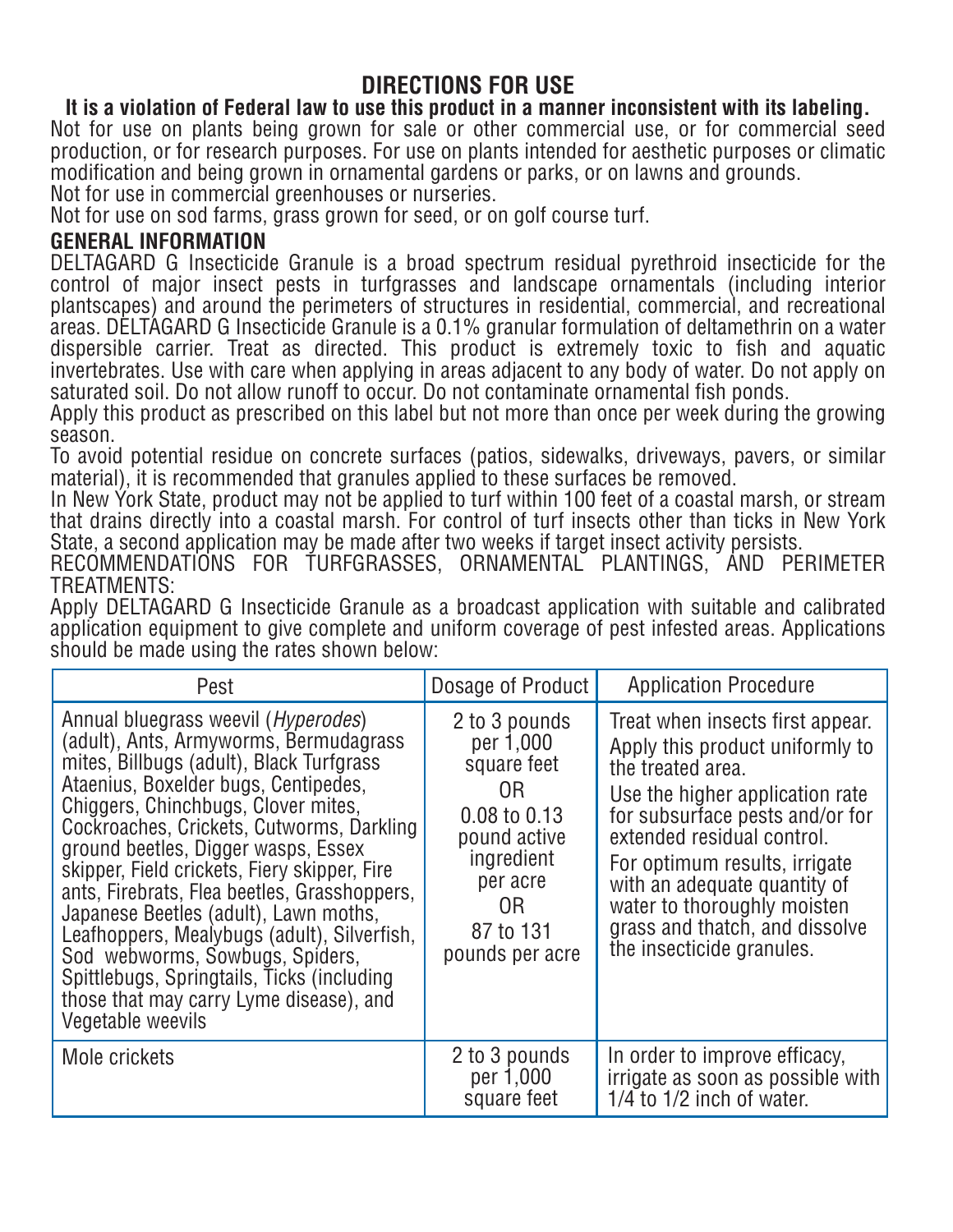| <b>Professional</b>                                  |                      |               |                  |                                |                                                                      |                                                                      |  |  |  |  |
|------------------------------------------------------|----------------------|---------------|------------------|--------------------------------|----------------------------------------------------------------------|----------------------------------------------------------------------|--|--|--|--|
| <b>Applicator Brand</b>                              | Model                | <b>Type</b>   | Swath in<br>Feet | <b>Travel in</b><br><b>MPH</b> | <b>Applicator Setting: 0.08 pounds</b><br>active ingredient per acre | <b>Applicator Setting: 0.13 pounds</b><br>active ingredient per acre |  |  |  |  |
| Earthway EV-N Spread                                 | 2150                 | Spin Spreader | 9.00             | 3.00                           | 12.00                                                                | 13.00                                                                |  |  |  |  |
| <b>Scotts</b>                                        | Pro                  | Spin Spreader | 12.00            | 3.00                           | H.5                                                                  | ٠J                                                                   |  |  |  |  |
| Lesco Rotary                                         | 021820               | Spin Spreader | 11.00            | 3.00                           | A.5                                                                  | B                                                                    |  |  |  |  |
| Spyker                                               | B3-pro               | Spin Spreader | 10.00            | 3.00                           | 3.00                                                                 | 3.30                                                                 |  |  |  |  |
| Republic EZ-Spreader*                                | Hand                 | Spin Spreader |                  |                                |                                                                      |                                                                      |  |  |  |  |
| * Set to 5 to deliver 2 pounds per 1,000 square feet |                      |               |                  |                                |                                                                      |                                                                      |  |  |  |  |
| Lawn & Garden                                        |                      |               |                  |                                |                                                                      |                                                                      |  |  |  |  |
| <b>Applicator Brand</b>                              | <b>Model</b>         | <b>Type</b>   | Swath in<br>Feet | <b>Travel in</b><br><b>MPH</b> | <b>Applicator Setting: 0.08 pounds</b><br>active ingredient per acre | <b>Applicator Setting: 0.13 pounds</b><br>active ingredient per acre |  |  |  |  |
| <b>Scotts</b>                                        | Speedy<br>Green 3000 | Spin Spreader | 7.00             | 2.75                           | 2.00                                                                 | 2.50                                                                 |  |  |  |  |
| Scotts                                               | Accu Green<br>3000   | Drop Spreader | 1.80             | 2.75                           | 2.25                                                                 | 2.75                                                                 |  |  |  |  |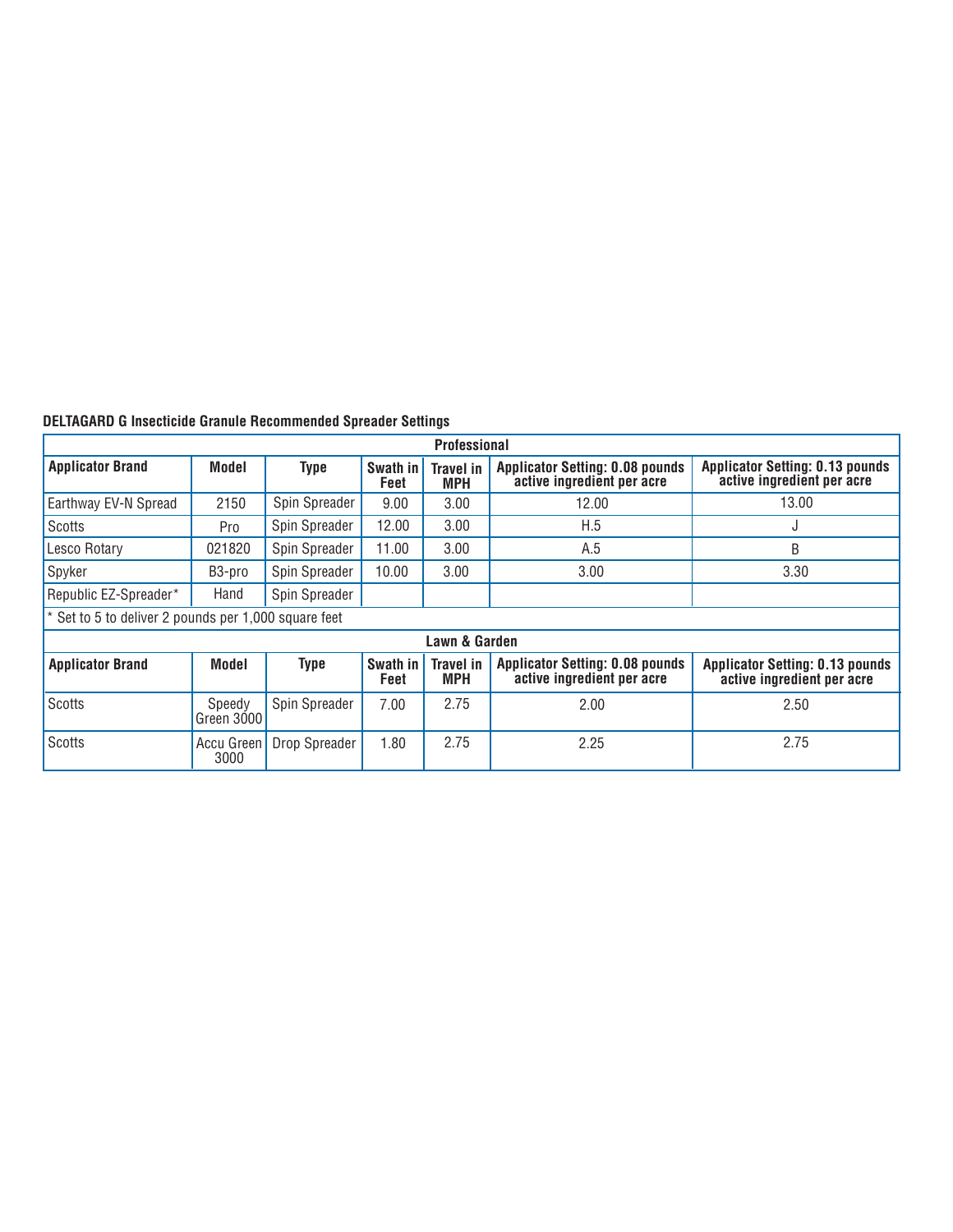**APPLICATION EQUIPMENT:** DELTAGARD G Insecticide Granule is a granular formulation. Apply with a fertilizer spreader or equivalent equipment as uniformly as possible. Spreaders should be calibrated periodically to ensure that equipment wear or other factors have not altered the flow rate of DELTAGARD G Insecticide Granule. Calibration instructions are included in the Owner's Manual that was provided by the equipment manufacturer at the time of purchase.

**TICK CONTROL (OUTDOORS):** For control of **Ticks** (including, but not limited to **Bear Tick, Black-legged Tick, Brown Dog Tick, Deer Tick, Lone Star Tick, Western Black–legged Tick, Wood Tick**), a regular treatment program should be followed. Treat once a month as directed above when pests first appear in late spring (May-June) and continue until late summer (August-September) into the fall.

**SOD WEBWORMS:** If Lawn Moths (Sod Webworm Adults) are noticed in large numbers at dusk, or at first sign of damage to lawn, treat entire lawn uniformly.

**PERIMETER TREATMENT:** To help prevent infestation of buildings by **Ants, Boxelder Bugs, Brown Dog Ticks, Centipedes, Cockroaches, Clover Mites, Crickets, Field Crickets, Fire Ants,**  Sowbugs, Spiders, Springtails (Collembola), Termites, and Ticks; treat a band 5 to 10 feet wide around and adjacent to the building where pests are active and may find entrance. Treat at a rate of 1 to 1 1/2 pounds per 500 square feet or 2 to 3 pounds per 1,000 square feet.

For termites, the purpose of such applications of DELTAGARD G Insecticide Granule is to kill workers or winged reproductive forms which may be present at the time of treatment. Such applications are not a substitute for mechanical alteration, soil treatment or foundation treatment but are merely a supplement.

**SPOT TREATMENT:** To control *Ants*, including *Acrobat*, *Argentine*, *Big Headed, Cornfield,* **Harvester, Leafcutter, Little Black, Pavement and Pyramid Ants;** if possible, locate and treat nest first. Product should be applied to thoroughly cover the nest (1 to 2 teaspoons) and sprinkled with sufficient water to dissolve granules. In addition to treating ant nests or mounds, entry points of buildings and the soil surface along the perimeter of the building should be treated.

**DIGGER WASPS:** Apply 1 to 2 teaspoons of granules in and around each individual ground nest opening. Make the application at dusk when wasps are not active.

**IMPORTED FIRE ANTS:** Apply two tablespoons over each 8" to 10" diameter mound and up to 2 feet around to prevent escape of the queen. Immediately after application, water the granules into the soil gently with a light sprinkling can to avoid disturbing the colony. Use at least 1 gallon of water per mound. Apply in cool weather during the spring and fall  $(65^{\circ}-80^{\circ}F)$ , or in early morning or late evening for best results. Treat new mounds as they appear. If possible, make applications after a recent rainfall.

#### **FLOWER, SHRUB, ORNAMENTAL PLANT BEDS AND INTERIOR PLANTSCAPES:**

To control *Ants, Fire Ants, Armyworms, Centipedes, Cockroaches, Crickets, Cutworms,* **Grasshoppers, Pillbugs, Sowbugs, Spiders, Springtails, and Ticks; apply granules evenly over** soil within the beds, interiorscapes, and under shrubbery. Use the same dosage recommended for control of these pests in lawns. For optimum results, irrigate with an adequate quantity of water to thoroughly moisten treated area and dissolve the insecticide granule. Do not use on or around fruit and nut trees, vegetable plants or around any plants used for food.